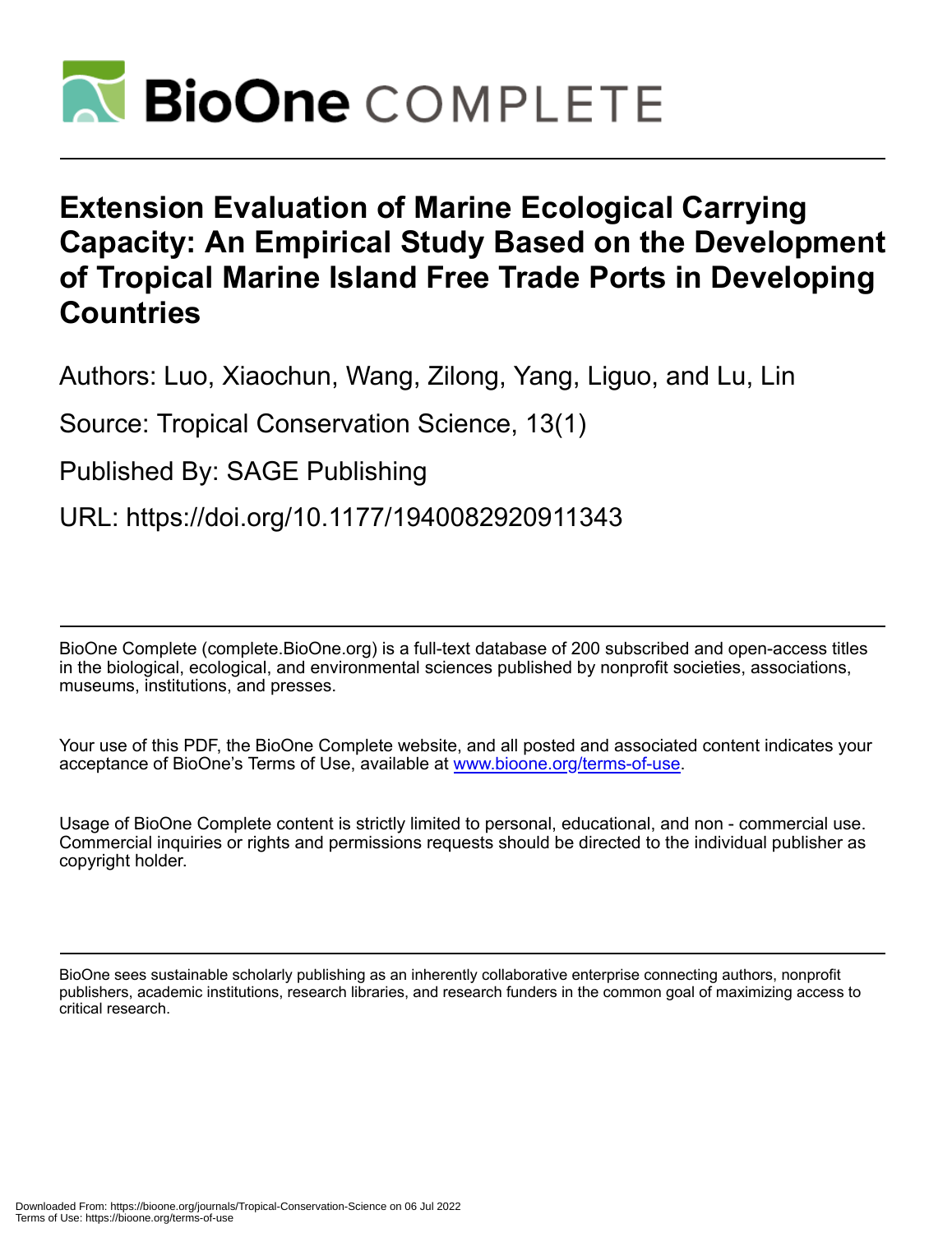# Extension Evaluation of Marine Ecological Carrying Capacity: An Empirical Study Based on the Development of Tropical Marine Island Free Trade Ports in Developing Countries

Tropical Conservation Science Volume 13: 1–12 C The Author(s) 2020 Article reuse guidelines: [sagepub.com/journals-permissions](http://us.sagepub.com/en-us/journals-permissions) [DOI: 10.1177/1940082920911343](http://dx.doi.org/10.1177/1940082920911343) <journals.sagepub.com/home/trc>



# Xiaochun Luo $^{1,2}$  (D, Zilong Wang $^{1}$ , Liguo Yang $^{3},$  and Lin Lu $^{2}$

#### Abstract

Today, the global economy presents a leaping economic network centered on coastal areas. Relying on the ocean has become a very important economic development path for many countries and regions. To coordinate and solve the contradiction between the economic development of Hainan Island and the protection of marine ecological environment, this study, based on the matter-element extension evaluation model, examines the marine ecology of Hainan Island considering the construction of a free trade port. This study uses the extension set theory to describe the advantages of the intermediate state and dynamic trend of the transformation of the assessment object to a certain level, to improve the assessment accuracy of marine ecological carrying capacity. The results show that the marine ecological carrying capacity of Hainan Island in 2016 to 2018 is relatively stable, at the transformation grade of  $N_3$ , indicating that the marine ecology of Hainan Island is in a medium bearing, sub health state. Focusing on protecting marine ecology, developing a modern service industry, and developing high-tech industry can be effective in improving the ecological carrying capacity of Hainan Island.

#### Keywords

marine ecological carrying capacity, matter-element extension model, evaluate, free trade port, tropical marine island, Hainan Island

With increasing global population, decreasing land energy and mineral reserves, and the rapid development of science and technology, the marine economy has become the new stage of world economic competition, and countries are now developing marine islands to promote the development of the marine economy. The California Gold Coast, Florida Metropolitan Circle, and the Kanto region, which is the most developed region in Japan, all highlight the strategic significance of marine resources for the development of a country. China is the largest developing country in the world. The importance of oceans to China's economy is increasing. It is particularly important to learn from the development experience of developed countries or regions (such as Japan, Singapore, and Hong Kong) and make rational and scientific use of marine resources of developing countries to help them achieve leapfrog sustainable development.

Hainan Island is a tropical island at the southern end of China and is the second largest island in China after Taiwan Island. Since ancient times, Hainan Island has been crucial to China's marine trade, an important relay port and a safe haven. In April 2018, the Chinese government decided to support the construction of Hainan Island as a free trade pilot area and to explore and

<sup>2</sup>College of Economics and Management, Guangxi Normal University <sup>3</sup>School of Business, Guilin University of Electronic and Technology Received 20 October 2019; Accepted 15 February 2020

#### Corresponding Author:

Creative Commons Non Commercial CC BY-NC: This article is distributed under the terms of the Creative Commons Attribution- $\bigcirc$   $\bigcirc$   $\bigcirc$ NonCommercial 4.0 License (https://creativecommons.org/licenses/by-nc/4.0/) which permits non-commercial use, reproduction and distribution of the work without further permission provided the original work is attributed as specified on the SAGE and Open Access pages (https://us.sagepub.com/en-

<sup>&</sup>lt;sup>1</sup> College of Economics and Management, Nanjing University of Aeronautics and Astronautis

Lin Lu, College of Economics and Management, Guangxi Normal University, No. 15 Yucai Road, Qixing District, Guilin City, Guangxi, China. Email: [lulin355@163.com](mailto:lulin355@163.com)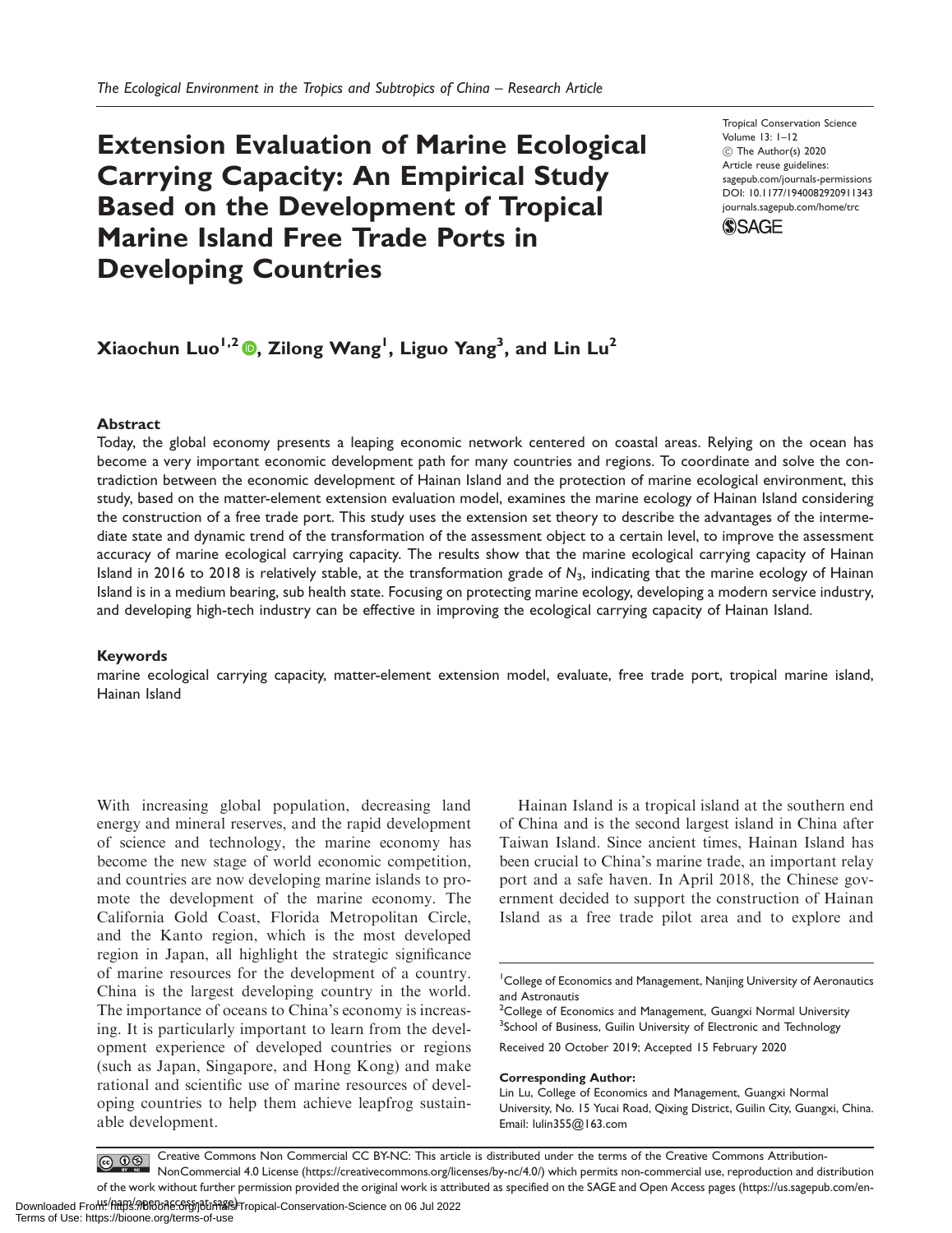promote the construction of China's free trade ports, providing Hainan Island with unprecedented historical opportunities. However, the construction of a free trade port is bound to attract large investment and development, which will have a negative impact on the ecological environment of Hainan Island. Therefore, local governments must simultaneously consider technological progress, industrial structure, and policy formulation to deal with environmental problems (Li et al., 2019). To determine the optimal population growth rate and socioeconomic development rate of Hainan Island, find balance between economic development, resource allocation, and marine ecological carrying capacity, and achieve a virtuous cycle of marine ecological system in Hainan Island, it is necessary to undertake a

scientific evaluation of its marine ecological carrying

capacity. Research on ecocapacity originates from the use of ecocapacity as the basic estimation of management decision, analyzing the problem of aquaculture environmental carrying capacity and guiding the management of the shellfish aquaculture industry. The ecological carrying capacity of shellfish aquaculture can be calculated by examining the mass balance ecosystem model of the temperate high-water lagoon in Rhode Island (Byron et al., 2011).Using a calibrated fine-resolution physical-biogeochemical model coupled with a dynamic energy budget, a coupled fine-scale numerical model was established to evaluate the ecological carrying capacity of the Bay of St. Lawrence, Magdalen Islands, Canada (Guyondet et al., 2010), and the ridge burro estuary in eastern Canada (Filgueira et al., 2014) for shellfish cultivation. The research on the carrying capacity of urban ecosystem is based on the concept of carrying capacity and the principle of sustainability, establishing the urban carrying capacity load number model, and introducing the spatial decision support system for sustainable environmental planning and management of urban ecosystems (Tehrani & Makhdoum, 2013). According to the research on beach carrying capacity, some scholars believe that the usage pattern of the beach and the user's perception are two important factors. Using on-site counting date, time-lapse photos, and traffic counters, the usage intensity and dynamics of two beaches can be analyzed (Pereira da Silva et al., 2016). Another study used management tools to consider the impact of related water surfing activities on beach carrying capacity, as part of the study of beach carrying capacity (Silva & Ferreira, 2013)). The multiobjective decision model is used to evaluate the water resource carrying capacity of Algeria (Ait-Aoudia & Berezowska-Azzag, 2016). An integrated model based on the system dynamics and cellular automata model was used to evaluate the water environment carrying capacity of Taihu Lake in Changzhou (Zhou et al., 2017). By constructing

the energy frame, the energy characteristics of lake water consumption were analyzed to evaluate the carrying capacity of the Erhai river basin in Yunnan (Zhong et al., 2018). A study of the marine ecological carrying capacity of China's coastal cities constructs a technology-environment-resources-economy (TERE) simulation model by dividing the marine ecosystem into four subsystems (Wang et al., 2017) or by applying an system dynamics model, state evaluation model, and multiobjective programming model (Fu, 2009; Jin et al., 2017) to measure the marine ecological carrying capacity of Qingdao and Huizhou.The marine ecological carrying capacity of Tianjin Binhai New Area was evaluated using the analytic hierarchy process to establish an evaluation index from two aspects of pressure and bearing pressure (Fang, 2011). Researchers have studied the marine ecological carrying capacity in Liaoning and Zhejiang from the perspective of ecosystem health (Di et al., 2014; Yu & Hu, 2017). Another study improved and optimized the model of energy ecological footprint and energy ecological carrying capacity and empirically analyzed the change characteristics of the Hainan ecoeconomic system from 2000 to 2016 (Cao & Sun, 2019). Other studies undertake a horizontal comparison of China's coastal cities. For example, based on the principle of network analysis, an evaluation model of marine ecological carrying capacity can be constructed to examine the correlation and influence relationship between indicators and evaluate the indexes and contributing factors of marine ecological carrying capacity of 11 provinces (cities and districts) in China's coastal areas (Du et al., 2018).

Most existing research on the bearing capacity of marine ecological research quantifies the index, the factor and evaluation considering the objective evaluation indexes in the literature, the evaluation object to a certain level in the middle of the state and the dynamic trend description is unclear. Combined with the free trade port construction status of Hainan Island, evaluating the marine ecological carrying capacity involves factors such as economic system and social support factors such as system conditions. The evaluation index system was designed from the dimensions of resource and environmental carrying capacity, ecological resilience, and human activity potential (Zhang, 2013) to construct a matter-element extension model for the evaluation of marine ecological carrying capacity. Based on empirical data from 2016 to 2018, the marine ecological carrying capacity of Hainan Island in China was evaluated and analyzed.

# Methods

Extenics theory is an original interdisciplinary subject put forward by Chinese scholar Cai Wen in 1983,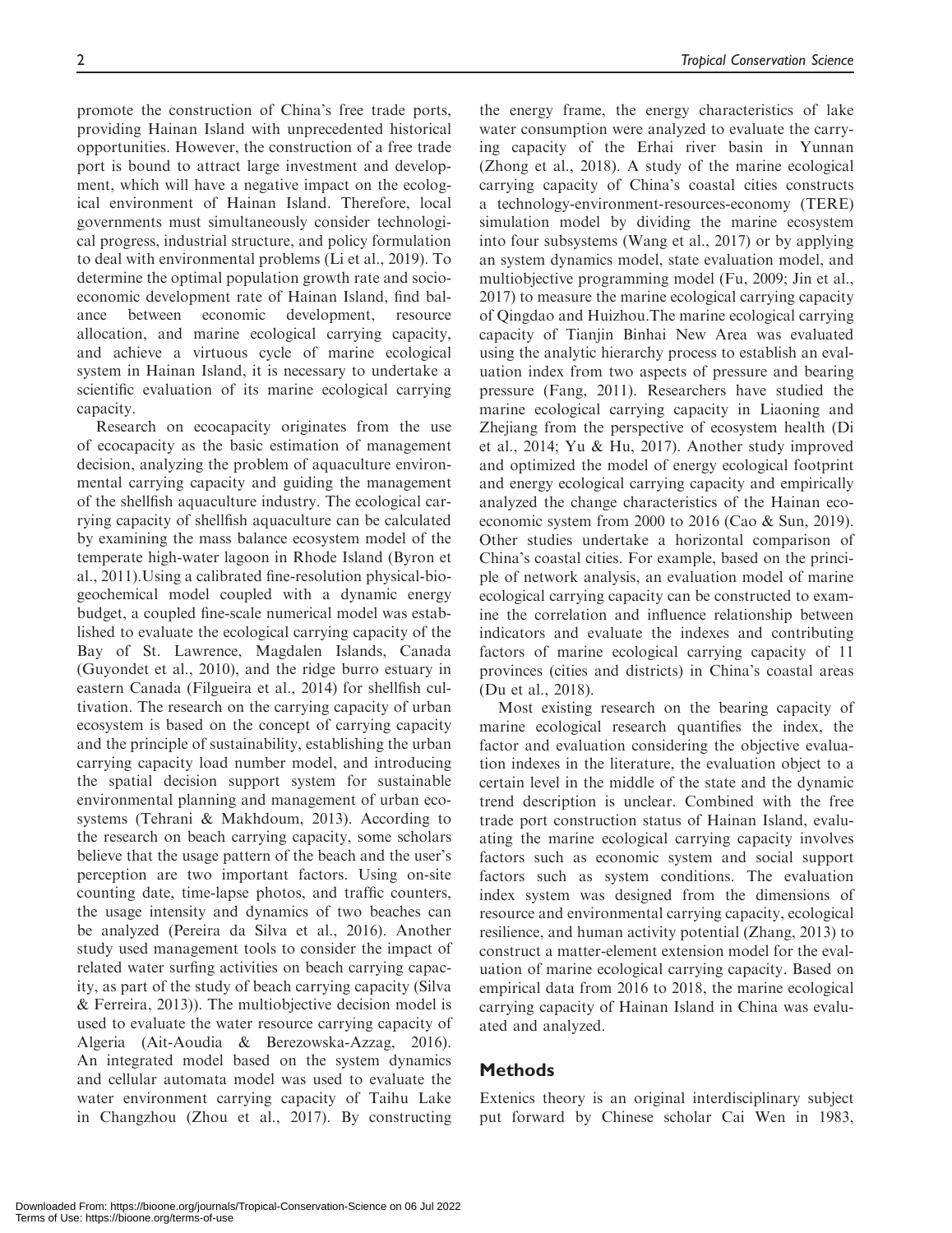which discusses the possibility of expanding things with a formal model (Cai, 1987). It is a knowledge system, which combines matter-element theory with extension set theory, studies matter element and its changing trend, and attempts to resolve the changing laws of complex problems both qualitatively and quantitatively. An important feature of this theory is that it provides an effective tool for solving incompatibility problems. The variable attributes of elements and sets are represented by correlation functions. The compatibility of research objects or problems can be obtained and the credibility of evaluation improved through the transformation of matter elements and the calculation of extension subsets.

# Matter-Element Theory

The matter-element theory regards matter element as its basic unit, and its structure is divided into three parts, that is, given the name of the object of study as  $O$ , it may have some characteristics  $C$ , and the quantity value of the characteristics is  $V$ , which together constitute the ordered triple  $M =$ (object, characteristics, value) $=$  $(O, C, V)$ , and regard it as the most basic three elements of describing things, referred to as matter element. If the research object O has *n* different characteristics  $C_i$ , and the corresponding quantity value of these characteristics is  $V_i$ , then the above elements can be combined to form a matrix of *n*-dimensional matter elements.

#### Extension Set Theory

The extension set theory is the core of extension theory. It examines the dynamic change classification of things. It can describe the transformation process of things from quantitative change to qualitative change, and it is a quantitative tool to solve the problem of contradiction in things. This is a new set theory based on Cantor set and fuzzy set. However, unlike them, it describes the identification and classification of subjective knowledge of objective things. Its deficiency lies in its lack of considering the changing nature of the elements themselves and its inability to solve the contradictions in the changing process with mathematical ideas and methods such as extension set theory. Extension set theory can describe the mutual transformation between two opposite states of things and the degree to which things have some properties.

### Optimization Evaluation Method

Optimization evaluation method is a practical method for comprehensively evaluating the advantages and disadvantages of an object, scheme, strategy, and so on. The optimization evaluation method uses the correlation function to calculate the degree that each measurement condition meets the requirements. Because the value

of the correlation function can be positive or negative, the established optimization can reflect the degree of the advantages and disadvantages of an object, making the evaluation more practical.

# Construction of Matter-Element Extension Evaluation Model for Marine Ecological Carrying Capacity

The matter-element extension assessment model is a complex and abstract theory that can be transformed to a model of specific, quantifiable, through quantitative values to represent the evaluation results and the correlation between different grade sizes, according to the correlation between sizes, to determine the evaluation matter element in rank, to judge the correlation. The larger the correlation degree is, the better the fitting degree of set is. The steps are as follows:

Step 1: To determine matter-element matrix of marine ecological carrying capacity evaluation. According to the definition of matter element, marine ecological carrying capacity N, characteristic C, and feature vector V jointly constitute matter-element  $R = (N, C, V),$ with *n* evaluation indexes, namely,  $c_1, c_2, c_3, \ldots, c_n$ , and the corresponding characteristic quantity value is  $v_1, v_2, v_3, \ldots, v_n$ . The matter-element matrix of marine ecological carrying capacity evaluation can be expressed as Formula 1.

$$
R = [N, C, V] = \begin{bmatrix} N & c_1 & v_1 \\ & c_2 & v_2 \\ & & \vdots & \vdots \\ & & & c_n & v_n \end{bmatrix}
$$
 (1)

Step 2: Determination of classical domain and nodal domain of marine ecological carrying capacity evaluation. Classical domain refers to the range of scalar values of each ecological carrying capacity established in different levels of ecological carrying capacity. The following assumptions are made: there are n evaluation indexes for the marine ecological carrying capacity, and the ecological carrying capacity level is divided into m grades. Then, in the matter-element extension evaluation model, the classic domain of the marine ecological carrying capacity index is shown in Formula 2.

$$
R_j = (N_j, C_i, V_{ij}) = \begin{bmatrix} N_j & c_1 & v_{1m} \\ & c_2 & v_{2m} \\ & & \vdots & \vdots \\ & & & c_n & v_{nm} \end{bmatrix}
$$
 (2)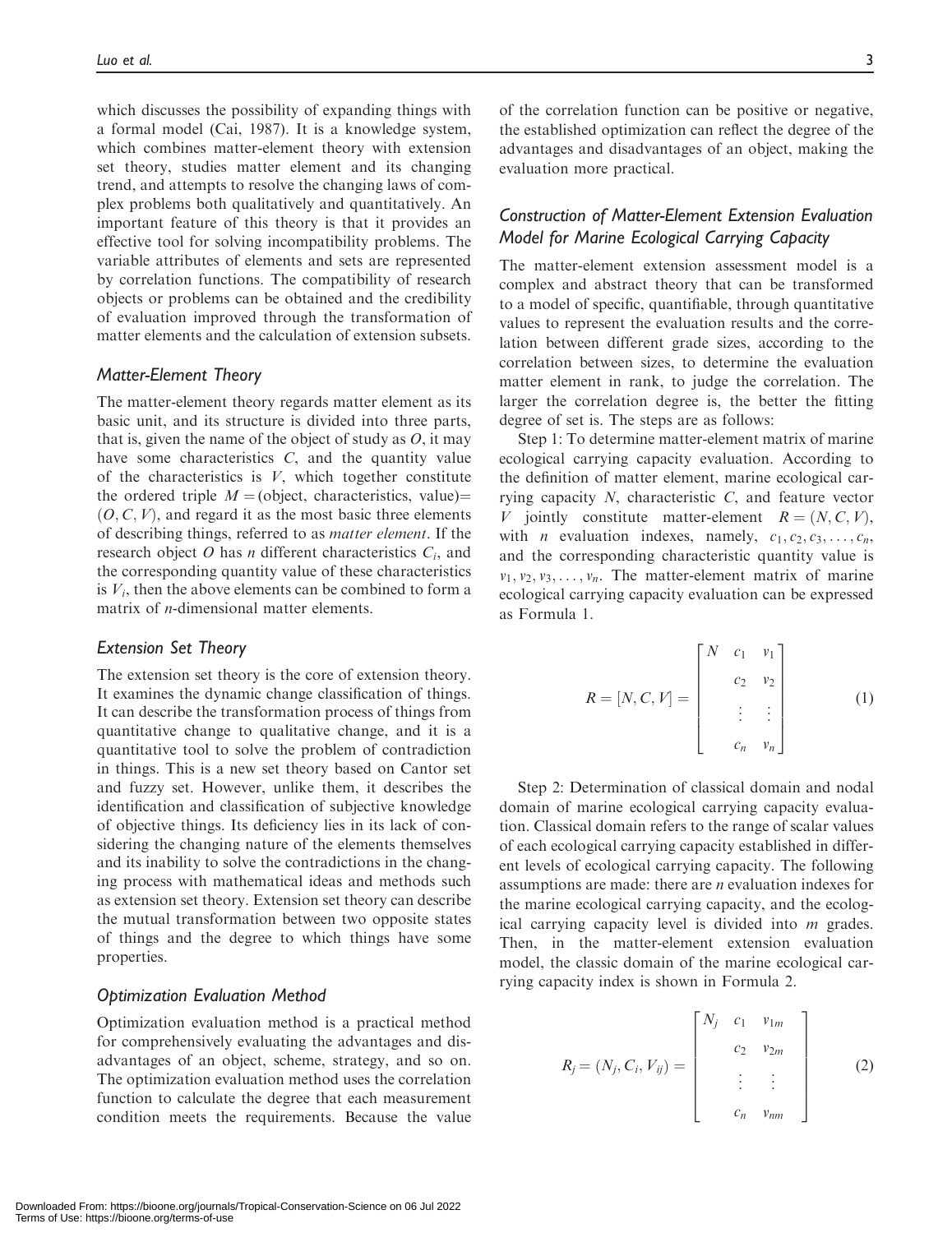$$
= \begin{bmatrix} N & N_1 & N_2 & \cdots & N_m \\ C_1 & V_{11} & V_{12} & \cdots & V_{1m} \\ C_2 & V_{21} & V_{22} & \cdots & V_{2m} \\ \vdots & \vdots & \vdots & \vdots & \vdots \\ C_n & V_{n1} & V_{n2} & \cdots & V_{nm} \end{bmatrix}
$$
  
= 
$$
\begin{bmatrix} N & N_1 & N_2 & \cdots & N_m \\ C_1 & \langle a_{11}, b_{11} \rangle & \langle a_{12}, b_{12} \rangle & \cdots & \langle a_{1m}, b_{1m} \rangle \\ C_2 & \langle a_{21}, b_{21} \rangle & \langle a_{22}, b_{22} \rangle & \cdots & \langle a_{2m}, b_{2m} \rangle \\ \vdots & \vdots & \vdots & \vdots & \vdots \\ C_n & \langle a_{n1}, b_{n1} \rangle & \langle a_{n2}, b_{n2} \rangle & \cdots & \langle a_{nm}, b_{nm} \rangle \end{bmatrix}
$$
(2)

In Formula 2,  $N_j$  is the  $j(j = 1, 2, \ldots m)$ -th evaluation grade,  $C_i$  is the  $i(i = 1, 2, \ldots n)$ -th evaluation index, and  $V_{ij}$ is the range of quantity value (i.e., classical domain) corresponding to the evaluation grade  $N_i$  standard of Index  $C_i$ , which is expressed by  $V_{ij} = \langle a_{ij}, b_{ij} \rangle$ .  $a_{ij}$  and  $b_{ij}$  are the lower and upper limits of the classical domain, respectively.

The nodal region refers to the allowable value range of each evaluation index in all levels of marine ecological carrying capacity. Formula 3 shows the nodal region of marine ecological carrying capacity index.

$$
R_p = (N_p, C_i, V_{pi}) = \begin{bmatrix} N_p & c_1 & v_{p1} \\ & c_2 & v_{p2} \\ & \vdots & \vdots \\ & c_n & v_{pn} \end{bmatrix}
$$
\n
$$
= \begin{bmatrix} N_p & c_1 & \langle a_{p1}, b_{p1} \rangle \\ & c_2 & \langle a_{p2}, b_{p2} \rangle \\ & \vdots & \vdots \\ & c_n & \langle a_{pn}, b_{pn} \rangle \end{bmatrix}
$$
\n
$$
(3)
$$

In Formula 3,  $N_p$  is the whole level to be evaluated,  $v_{p1}, v_{p2}, \ldots, v_{pn}$  is the value range (nodal domain) of  $N_p$  on  $c_1, c_2, \ldots, c_n$ , that is,  $v_{pi} = \langle a_{pi}, b_{pi} \rangle (i = 1, 2, \ldots, n)$  is the value range of  $N_p$  on marine ecological bearing capacity evaluation index  $C_i(i = 1, 2, ..., n)$ , and  $a_{pi}$  and  $b_{pi}$  are the lower and upper limits of the nodal domain, respectively.

The evaluation index of the marine ecological carrying capacity to be evaluated and the value of the matter element to be evaluated in the evaluation index are expressed by the matter element, Formula 4 shows the matter-element model to be evaluated.

$$
R_q = (N_q, C_i, T_i) = \begin{bmatrix} N_q & c_1 & t_1 \\ & c_2 & t_2 \\ & \vdots & \vdots \\ & & c_n & t_n \end{bmatrix}
$$
 (4)

In Formula 4,  $N_q$  is the marine ecological carrying capacity to be evaluated,  $C_i(i = 1, 2, ..., n)$  is the marine ecological carrying capacity evaluation index, and  $T_i(i =$  $1, 2, \ldots, n$  is the actual value of  $C_i$  in each year.

Step 3: The entropy weight method determines the index weight coefficient. The marine ecological carrying capacity is regarded as a system, and each evaluation index is a subsystem. The value of each evaluation object under the index can be regarded as the possible result of the subsystem, and the entropy weight of the index can be calculated according to its probability. According to the definition of entropy, the entropy of  $n$  indexes of  $m$  evaluation objects is calculated, as shown in Formula 5.

$$
E_i = -\frac{\sum_{j=1}^{m} t_{ij} \ln t_{ij}}{\ln m}, \quad (i = 1, 2, \dots, n; j = 1, 2, \dots m)
$$
\n(5)

where  $t_{ij} = \frac{T_{ij}}{\sum_{j=1}^{m} T_{ij}} (t_{ij} \neq 0), \quad t_{ij} = \frac{1+T_{ij}}{\sum_{j=1}^{m} (1+T_{ij})} (t_{ij} = 0),$  $T_{ii}$  is the value of the *i*-th index of the *j*-th evaluation object. The calculation formulas of entropy weight  $W$ and weight  $\lambda_i$  of the evaluation index, are Formulas 6 and 7, respectively.

$$
W = (\lambda_i)_{1 \times n} \tag{6}
$$

$$
\lambda_i = \frac{1 - E_i}{n - \sum_{i=1}^n E_i} \tag{7}
$$

and satisfy  $\sum_{i=1}^{n} \lambda_i = 1$ .

Step 4: The determination of the horizontal correlation degree of marine ecological carrying capacity. Correlation degree indicates the extent to which the matter element of marine ecological bearing capacity meets the requirements, when the value of the matter element is taken as a certain point on the real axis, that is, the ownership degree of bearing capacity evaluation index with respect to each evaluation grade  $j$ , which is called the extension set correlation degree, expressed by  $K_i(T_i)$ , and its correlation function is shown in Formula 8.

$$
K_j(T_i) = \begin{cases} \frac{-\rho(T_i, V_{ij})}{|V_{ij}|}, & T_i \in V_{ij} \\ \frac{\rho(T_i, V_{ij})}{\rho(T_i, V_{pi}) - \rho(T_i, V_{ij})}, & T_i \notin V_{ij} \end{cases}
$$
(8)

In Formula 8,  $\rho(T_i, V_{ii})$  and  $\rho(T_i, V_{pi})$  are the distance between the actual value of the evaluation index and the classical domain and the nodal domain, respectively.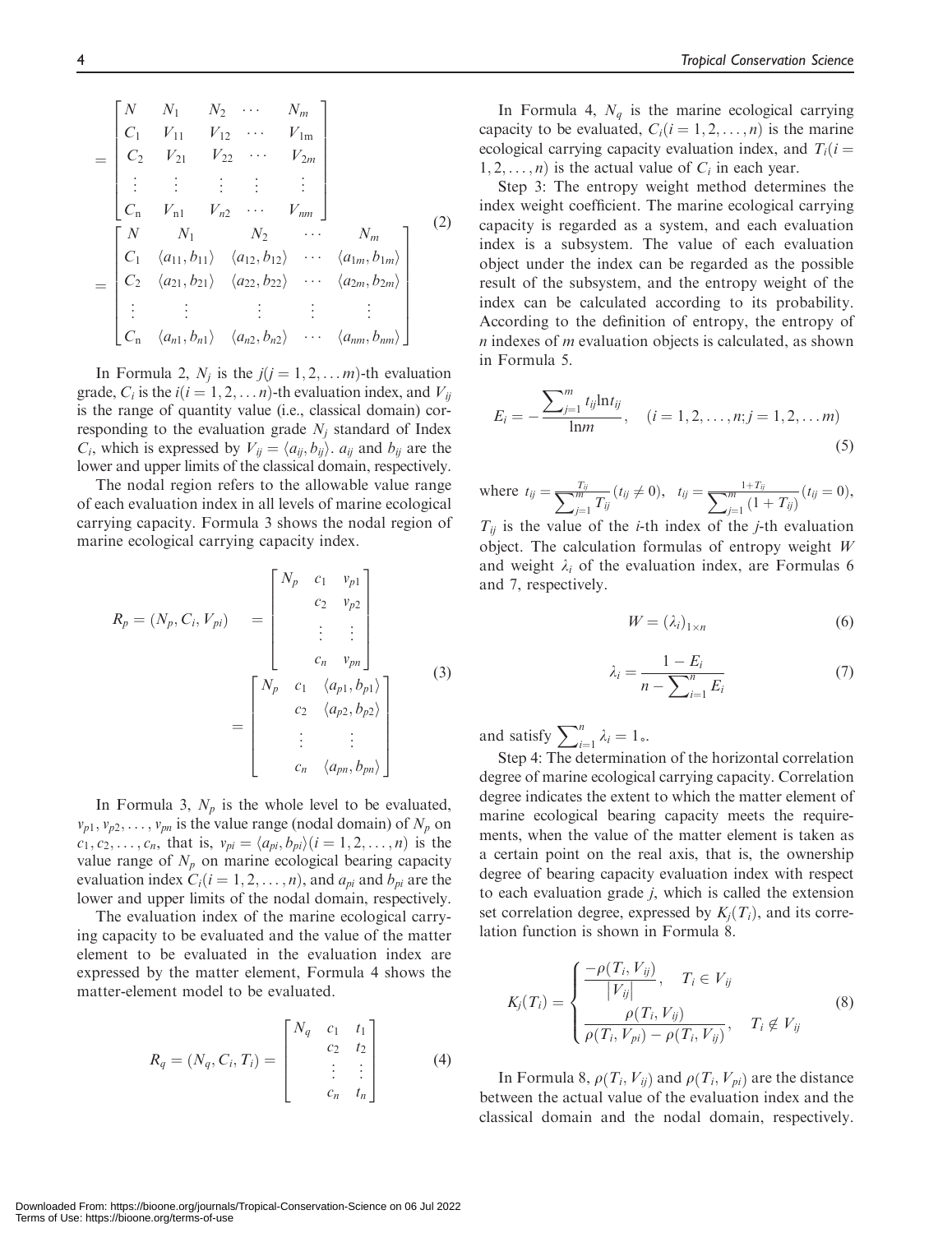See Formulas 9 and 10 for the calculation formula of the distance.

$$
\rho(T_i, V_{ij}) = \left| T_i - \frac{1}{2} (a_{ij} + b_{ij}) \right| - \frac{1}{2} (b_{ij} - a_{ij}) \tag{9}
$$

$$
\rho(T_i, V_{pi}) = \left| T_i - \frac{1}{2} (a_{pi} + b_{pi}) \right| - \frac{1}{2} (b_{pi} - a_{pi}) \tag{10}
$$

where  $|V_{ij}| = b_{ij} - a_{ij}$  is the size of the classical field  $\langle a_{ii}, b_{ii} \rangle$  related to the *i*-th index and the *j*-th grade. If  $K_j(T_i) = \max\{K_j(T_i)\}(j=1,2,\ldots,m)$ , the evaluation index  $T_i$  belongs to grade *j*.

Step 5: The calculation of the comprehensive correlation degree of the marine ecological carrying capacity and the determination of its grade. As shown in Formula 11, correlation degree between each evaluation index and the grade standard is weighted and summed to obtain the value of the weighted correlation degree.

$$
k_j(R_q) = \sum_{i=1}^n \lambda_i K_j(T_i) \tag{11}
$$

If  $k_j(R_q) = \max\{k_j(R_q)\}(j = 1, 2, ..., m)$ , the assessment of marine ecological carrying capacity is j.

The meaning of relevance degree in the matter-element extension model is more abundant than the membership degree in fuzzy theory. If  $k_i(R_q) < -1$ , the marine ecological bearing capacity does not belong to grade j and does not have the conditions to meet the grade standard. The smaller the value, the greater the difference; if  $-1 \leq k_i(R_q) \leq 0$ , the marine ecological bearing capacity does not belong to grade j but has the conditions to convert to the grade; the greater the value, the easier the conversion; if  $k_i(R_a) > 0$ , the marine ecological bearing capacity meets the requirements of grade j, and the greater the value, the higher the degree of conformity.

#### Study Area

Hainan Island is a tropical island at the south end of China, with a plane of pear shaped ellipse, a long axis from northeast to southwest, length of 240 kilometers, width of 210 kilometers, area of 34,000 square kilometers, and sea area of 2 million square kilometers. It is the second largest island in China after Taiwan Island. Hainan Island is bounded by Qiongzhou Strait and Guangdong in the north, the Beibu Gulf in the west, Guangxi and Vietnam, the South China Sea in the East, Taiwan, and the Philippines, Brunei and Malaysia in the South China Sea in the southeast and south. Hainan Island has a tropical monsoon climate with pleasant beaches, lush vegetation, and fresh air. It is regarded as China's Florida. By the end of 2018, there were 9.3432 million permanent residents, 483.205 billion yuan of

gross domestic product (GDP) and 52,000 yuan of per capita GDP.

#### Data Collection

The marine ecological carrying capacity generally refers to the maximum supply capacity and the pollutant carrying capacity of marine resources and environment subsystems, as well as the maximum supporting capacity for the scale of socioeconomic development and the corresponding population in the coastal area, within the scope of the elastic limit conditions of marine ecosystems, and under the requirements of certain living standards and environmental quality (Miao et al., 2006). The concept includes two aspects: One is the supply capacity of marine resources and environment system, subsystem, and the selfsustaining and self-protection capacity after the system is destroyed; the other is the relationship between human production and living activities and the marine resources and environment in coastal areas. Based on the explanation of concept and connotation, marine ecological carrying capacity can be divided into three parts: the supply capacity of marine resources and the capacity of marine ecological accommodation, the elastic capacity of the marine ecosystem, and the interaction between human activities and the marine ecosystem.

The assessment of marine ecological carrying capacity requires constructing a set of index system with rich contents, clear levels, and strong pertinence. To ensure that the system is scientific, the following principles should be followed in the construction of the index system:

Combination of Comprehensiveness and Saliency. The selected indicators should not only comprehensively reflect the resources, environment, social, and economic aspects of the carrying capacity of the sea area but also highlight its main characteristics and status.

Combination of Dynamics and Stability. Indicators should be continuous in time not only to evaluate the current situation accurately but also to better describe and measure past situations and future development trends.

Combination of Independence and Comparability. Independence means that each evaluation index should avoid repeated calculation and be independent of each other. The selected indicators should be accurate and standardized, with a large amount of information, easy to understand, and with strong comparability.

Based on the above selection principle of indicators, and combining the concept, connotation, and index characteristics of marine ecological carrying capacity, this study analyzes the marine ecosystem considering the construction of a free trade port in Hainan Island, China. According to the matter-element theory, the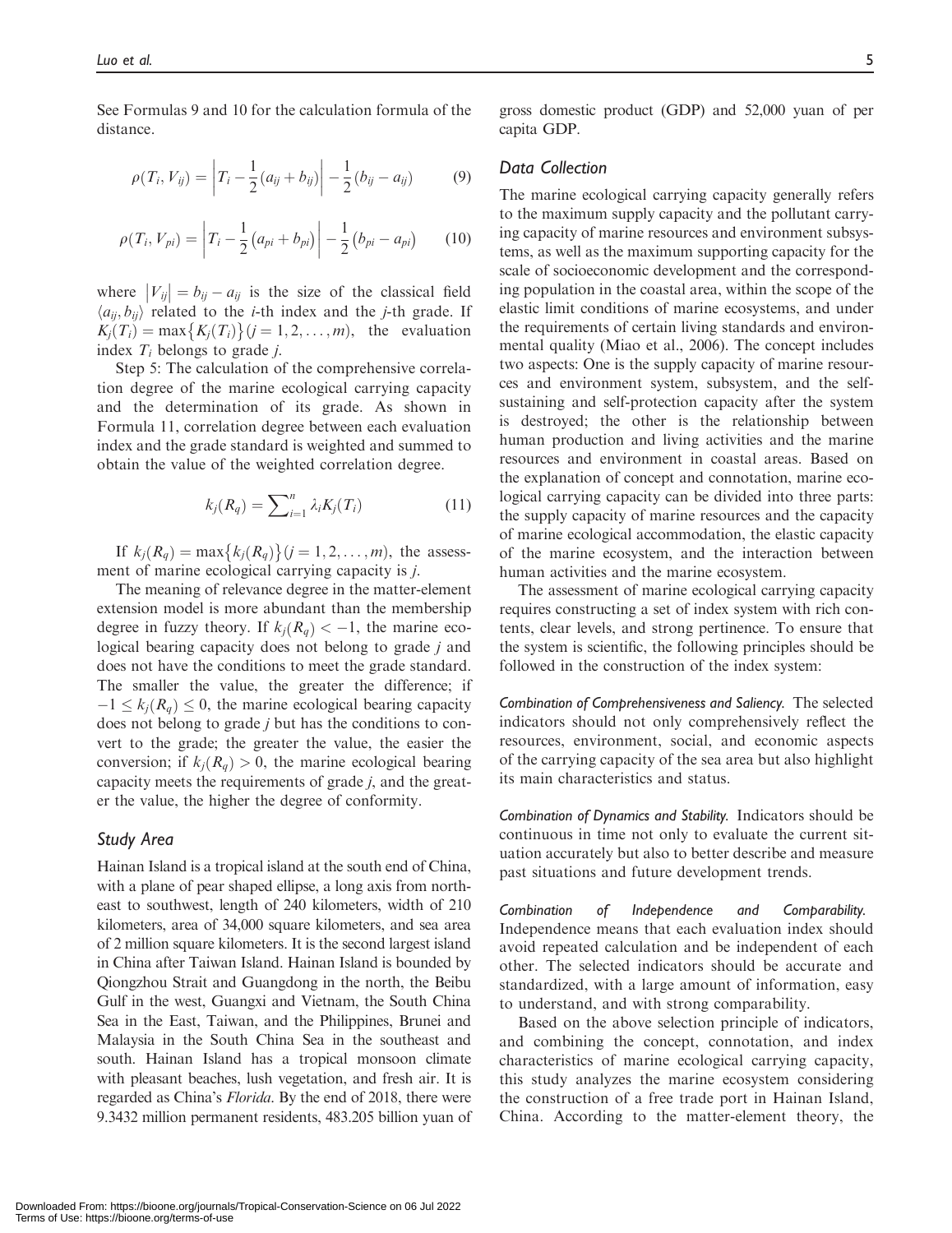marine ecological carrying capacity is the object of analysis, and the factors influencing the assessment of marine ecological carrying capacity, including natural factors and human factors, are analyzed using the extension theory to expand thinking and divergent thinking. Combining the supply capacity of marine resources with the capacity of marine ecology, the influencing factors can

expand the utilization of marine resources and environmental quality. Combined with the resilience of the marine ecosystem, the influencing factors can expand ecological quality and environmental governance. Combined with the interaction between human activities and marine ecosystems, the influencing factors can expand the level of science and technology, quality of life, level of education, and systematic communication. Using the expanded influencing factors of marine ecological carrying capacity and referring to the existing literature (Gai et al., 2018; Sun et al., 2014; Zhang, 2013), this study constructs a multilevel classification evaluation index system of marine ecological carrying capacity. It also determines the weight of the evaluation index using the entropy weight method and obtains the results shown in Table 1.

Determination of Classical Domain and Nodal Domain. According to the matter-element model and extension evaluation method, the marine ecological carrying capacity of Hainan Island in China considering the free trade port development will be divided into five grades, namely,  $N_1$ , $N_2$ , $N_3$ , $N_4$ , $N_5$ . It is described as strong bearing, trend

strong bearing, medium bearing, trend weak bearing, and weak bearing. The strong bearing indicates that the marine ecosystem is in a healthy state and maintains its natural attributes. The biodiversity and ecosystem structure are basically stable. The main service functions of the ecosystem are playing normally. The ecological pressures such as environmental pollution, man-made destruction, and unreasonable development of resources are within the bearing capacity of the ecosystem. The medium bearing indicates that the marine ecosystem is in a sub healthy state. Essentially, it has its own natural attributes, biodiversity and ecosystem structure have changed to some extent; however, the main service functions of the ecosystem can still play. Environmental pollution, man-made destruction, unreasonable development of resources, and other ecological pressures exceed the carrying capacity of the ecosystem. Weak carrying indicates that the marine ecosystem is in an unhealthy state, and the natural attributes of the ecosystem have changed significantly. Great changes have occurred in the biodiversity and ecosystem structure, the main service functions of the ecosystem have been seriously degraded or lost, and ecological pressures such as environmental pollution, man-made destruction, and unreasonable development of resources exceed the carrying capacity of the ecosystem. Referring to the average level of each indicator in each coastal region of China and each administrative region of Hainan Island, the background value of the research object and expert opinions, the grade standard value of

| $R_i =$ | N<br>$C_1$<br>C <sub>2</sub><br>$C_3$<br>$C_4$<br>$C_5$<br>$C_6$<br>$C_7$<br>$C_8$<br>$C_9$<br>$C_{10}$<br>$C_{11}$<br>$C_{12}$ | $N_1$<br>$\langle 0.31, 0.54 \rangle$<br>$\langle 384.12, 1026 \rangle$<br>$\langle 463.5, 672.8 \rangle$<br>(24.86, 59.55)<br>$\langle 11160, 28460 \rangle$<br>(80683, 231115)<br>$\langle 0,3 \rangle$<br>$\langle 91, 100 \rangle$<br>$\langle 11, 67 \rangle$<br>$\langle 95, 100 \rangle$<br>$\langle 3367, 5623 \rangle$<br>$\langle 496, 625 \rangle$ | $N_2$<br>$\langle 0.17, 0.31 \rangle$<br>(143.82, 384.12)<br>$\langle 276.7, 463.5 \rangle$<br>(10.38, 24.86)<br>$\langle 4375, 11160 \rangle$<br>$\langle 28167, 80683 \rangle$<br>$\langle 3, 8 \rangle$<br>$\langle 78, 91 \rangle$<br>$\langle 67, 166 \rangle$<br>$\langle 75, 95 \rangle$<br>$\langle 1895, 3367 \rangle$<br>$\langle 352, 496 \rangle$ | $N_3$<br>$\langle 0.09, 0.17 \rangle$<br>(53.85, 143.82)<br>(93.87, 276.7)<br>$\langle 4.35, 10.38 \rangle$<br>$\langle 1716, 4375 \rangle$<br>$\langle 9834, 28167 \rangle$<br>$\langle 8, 14 \rangle$<br>$\langle 52, 78 \rangle$<br>$\langle 166, 411 \rangle$<br>$\langle 55, 75 \rangle$<br>(934, 1895)<br>$\langle 167, 352 \rangle$ | $N_4$<br>$\langle 0.05, 0.09 \rangle$<br>$\langle 20.16, 53.85 \rangle$<br>(19.78, 93.87)<br>$\langle 1.81, 4.35 \rangle$<br>$\langle 673, 1716 \rangle$<br>$\langle 3433, 9834 \rangle$<br>$\langle 14, 20 \rangle$<br>$\langle 32, 52 \rangle$<br>$\langle 411, 1017 \rangle$<br>$\langle 40, 55 \rangle$<br>$\langle 426, 934 \rangle$<br>$\langle 83, 167 \rangle$ | $N_5$<br>$\langle 0.01, 0.05 \rangle$<br>$\langle 2.8, 20.16 \rangle$<br>$\langle 4.8, 19.78 \rangle$<br>$\langle 0.3, 1.81 \rangle$<br>$\langle 103, 673 \rangle$<br>$\langle 418, 3433 \rangle$<br>$\langle 20, 32 \rangle$<br>$\langle 18, 32 \rangle$<br>$\langle 1017, 2516 \rangle$<br>$\langle 25, 40 \rangle$<br>$\langle 107, 426 \rangle$<br>$\langle 25, 83 \rangle$ | $N_p$<br>$R_p =$ | $C_1$<br>C <sub>2</sub><br>$C_3$<br>$C_4$<br>$C_5$<br>$C_6$<br>$C_7$<br>$C_8$<br>$C_9$<br>$C_{10}$<br>$C_{11}$<br>$C_{12}$<br>$C_{13}$ | $\langle 0.01, 0.54 \rangle$<br>$\langle 2.8, 1026 \rangle$<br>$\langle 4.8, 672.8 \rangle$<br>$\langle 0.3, 59.55 \rangle$<br>$\langle 103, 28460 \rangle$<br>$\langle 418, 231115 \rangle$<br>$\langle 0, 32 \rangle$<br>$\langle 18, 100 \rangle$<br>$\langle 11, 2516 \rangle$<br>$\langle 25, 100 \rangle$<br>(107, 5623)<br>$\langle 25, 625 \rangle$<br>(3980, 151078) |
|---------|---------------------------------------------------------------------------------------------------------------------------------|---------------------------------------------------------------------------------------------------------------------------------------------------------------------------------------------------------------------------------------------------------------------------------------------------------------------------------------------------------------|---------------------------------------------------------------------------------------------------------------------------------------------------------------------------------------------------------------------------------------------------------------------------------------------------------------------------------------------------------------|--------------------------------------------------------------------------------------------------------------------------------------------------------------------------------------------------------------------------------------------------------------------------------------------------------------------------------------------|------------------------------------------------------------------------------------------------------------------------------------------------------------------------------------------------------------------------------------------------------------------------------------------------------------------------------------------------------------------------|---------------------------------------------------------------------------------------------------------------------------------------------------------------------------------------------------------------------------------------------------------------------------------------------------------------------------------------------------------------------------------|------------------|----------------------------------------------------------------------------------------------------------------------------------------|-------------------------------------------------------------------------------------------------------------------------------------------------------------------------------------------------------------------------------------------------------------------------------------------------------------------------------------------------------------------------------|
|         | $C_{13}$<br>$C_{14}$<br>$C_{15}$<br>$C_{16}$<br>$C_{17}$<br>$C_{18}$<br>$C_{19}$<br>$C_{20}$<br>$C_{21}$                        | (82417, 151078)<br>$\langle 1.7, 5 \rangle$<br>(39.77, 58.94)<br>$\langle 450, 630 \rangle$<br>$\langle 2.5, 3 \rangle$<br>$\langle 25, 30 \rangle$<br>$\langle 480.5, 620.5 \rangle$<br>$\langle 130, 225 \rangle$<br>(34955, 54316)                                                                                                                         | (44961, 82417)<br>$\langle 1.2, 1.7 \rangle$<br>$\langle 23.05, 39.77 \rangle$<br>$\langle 270, 450 \rangle$<br>$\langle 2, 2.5 \rangle$<br>$\langle 30, 35 \rangle$<br>$\langle 310.5, 480.5 \rangle$<br>$\langle 50, 130 \rangle$<br>$\langle 20831, 34955 \rangle$                                                                                         | (24527, 44961)<br>$\langle 0.7, 1.2 \rangle$<br>$\langle 11.83, 23.05 \rangle$<br>$\langle 130, 270 \rangle$<br>$\langle 1.5, 2 \rangle$<br>$\langle 35, 40 \rangle$<br>$\langle 190.5, 310.5 \rangle$<br>$\langle 20, 50 \rangle$<br>$\langle 9523, 20831 \rangle$                                                                        | (13880, 24527)<br>$\langle 0.2, 0.7 \rangle$<br>(6.75, 11.83)<br>$\langle 45, 130 \rangle$<br>$\langle 1, 1.5 \rangle$<br>$\langle 40, 45 \rangle$<br>(70.5, 190.5)<br>$\langle 5, 20 \rangle$<br>$\langle 1227, 9523 \rangle$                                                                                                                                         | $\langle 3980, 13880 \rangle$<br>$\langle 0, 0.2 \rangle$<br>$\langle 1.62, 6.75 \rangle$<br>$\langle 5, 45 \rangle$<br>$\langle 0,1\rangle$<br>$\langle 45, 50 \rangle$<br>(10.5, 70.5)<br>$\langle 0, 5 \rangle$<br>(145, 1227)                                                                                                                                               |                  | $C_{14}$<br>$C_{15}$<br>$C_{16}$<br>$C_{17}$<br>$C_{18}$<br>$C_{19}$<br>$C_{20}$<br>$C_{21}$                                           | $\langle 0, 5 \rangle$<br>$\langle 1.62, 58.94 \rangle$<br>$\langle 5,630 \rangle$<br>$\langle 0,3 \rangle$<br>$\langle 25, 50 \rangle$<br>$\langle 10.5, 620.5 \rangle$<br>$\langle 0, 225 \rangle$<br>(145, 54316)                                                                                                                                                          |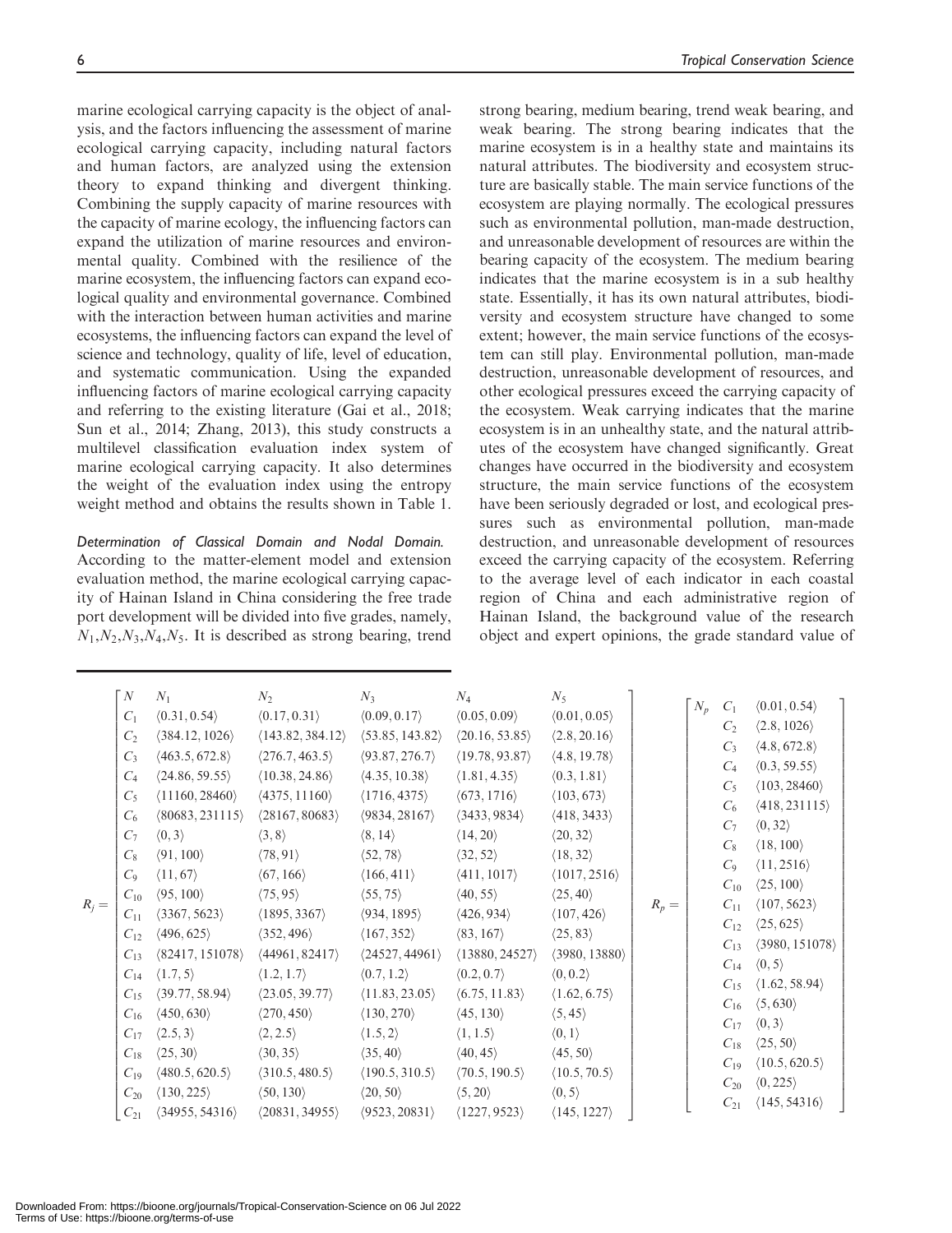|                                           | 。"\"                                   | j<br>J<br>J<br>J<br>J                                                                             |                                                                                                     |                  |
|-------------------------------------------|----------------------------------------|---------------------------------------------------------------------------------------------------|-----------------------------------------------------------------------------------------------------|------------------|
| Primary indicators                        | Composition and influencing<br>factors | Secondary indicators                                                                              | Secondary indicator description                                                                     | Weight           |
| Resource and environment                  | Utilization of marine                  | C <sub>i</sub> : Per capita sea area                                                              | Sea area/total population, km <sup>2</sup> /person                                                  | 0.0448           |
| carrying capacity<br>index A <sub>l</sub> | resources                              | G: Per capita output of sea water products                                                        | Sea water product output/total population,<br>kg/person                                             | 0.0467           |
|                                           |                                        | G: Total output value of fishery                                                                  | Annual total fishery output value, 100 million                                                      | 0.0246           |
|                                           |                                        | C <sub>4</sub> : Proportion of marine economy in GDP                                              | Total marine economy/real GDP%<br>yuan                                                              | 0.0455           |
|                                           |                                        | C <sub>5</sub> : Per capita marine economy                                                        | Output value of marine industry/total                                                               | 0.0283           |
|                                           |                                        |                                                                                                   | number of people, yuan/person                                                                       |                  |
|                                           | Environmental quality                  | C7: Waste water discharge of 10,000 yuan<br>C <sub>6</sub> : Economic density of coastline<br>GDP | real GDP/coastline length, 10,000 yuan/km<br>Total wastewater discharge/real GDP, t/<br>10,000 yuan | 0.0320<br>0.0627 |
|                                           |                                        | C <sub>8</sub> : Urban domestic sewage treatment rate                                             | Urban domestic sewage treatment                                                                     | 0.0406           |
|                                           |                                        |                                                                                                   | capacity/urban domestic sewage discharge<br>capacity, %                                             |                  |
|                                           |                                        | C <sub>9</sub> : Industrial solid waste production                                                | Annual output of industrial solid waste,<br>10,000 tons                                             | 0.0431           |
|                                           |                                        | C <sub>lo</sub> : Comprehensive utilization rate of solid                                         | Utilization amount of solid waste/ produc-                                                          | 0.0246           |
|                                           |                                        | waste                                                                                             | tion amount of solid waste, %                                                                       |                  |
| Ecological elastic force                  | Ecological quality                     | C <sub>11</sub> : Coastline length per capita                                                     | Coastline length/total population, m/10,000                                                         | 0.0615           |
| index $A_2$                               |                                        | C <sub>12</sub> : Wetland area per capita                                                         | Total wetland area/total population,<br>km <sup>2</sup> /person<br>person                           | 0.0923           |
|                                           |                                        | C <sub>13</sub> : Mariculture area                                                                | Annual mariculture area, hectare                                                                    | 0.1144           |
|                                           | Environmental governance               | C <sub>14</sub> : Proportion of environmental protec-                                             | Environmental protection,                                                                           | 0.0520           |
|                                           |                                        | tion investment in GDP                                                                            | expenditure/real GDP, %                                                                             |                  |
| Human activity potential                  | Level of science and                   | C <sub>15</sub> : Science and technology expenditure in                                           | Science and technology expenditure,                                                                 | 0.0198           |
| index                                     | technology                             | coastal areas                                                                                     | 100 million yuan                                                                                    |                  |
| ዺ                                         |                                        | C <sub>16</sub> : Per capita marine scientific research                                           | Expenditure on marine scientific research/                                                          | 0.0595           |
|                                           |                                        | fund                                                                                              | total number of people, yuan/person                                                                 |                  |
|                                           |                                        | C <sub>17</sub> : Proportion of science and technology                                            | Science and technology                                                                              | 0.0523           |
|                                           |                                        | investment in GDP                                                                                 | expenditure/real GDP, %                                                                             |                  |
|                                           | Quality of life and education          | C <sub>18</sub> : Engel coefficient                                                               | Proportion of total food expenditure in total                                                       | 0.0208           |
|                                           |                                        |                                                                                                   | personal consumption expenditure, %                                                                 |                  |
|                                           |                                        | C <sub>19</sub> : Education funds                                                                 | Education expenditure, 100 million yuan<br>Number of berths for port production                     | 0.0833<br>0.0390 |
|                                           | System exchange                        | C <sub>20</sub> : Number of berths for production of                                              |                                                                                                     |                  |
|                                           |                                        | ports above designated size<br>C <sub>21</sub> : Port cargo throughput                            | Port cargo throughput, 10,000 tons<br>above designated size, Unit                                   | 0.0130           |

Table 1. Evaluation Index System of Marine Ecological Carrying Capacity of Hainan Island in China. Table 1. Evaluation Index System of Marine Ecological Carrying Capacity of Hainan Island in China.

 $\overline{5}$ gross domestic product.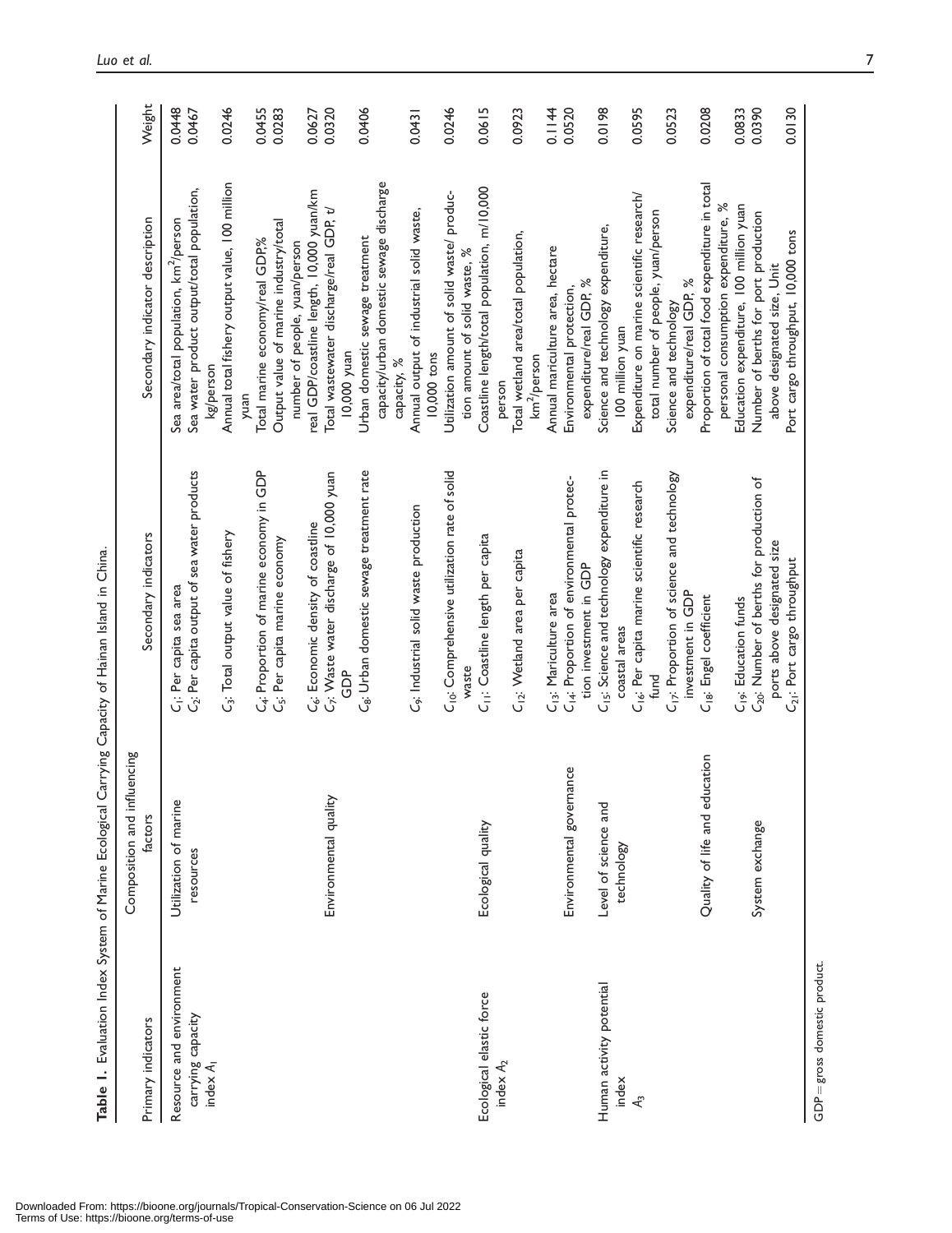Determination of Matter Element to be Evaluated.  $T_i$  in Formula 4 is the matter element to be evaluated in the assessment of marine ecological carrying capacity of Hainan Island in China. There are 21 secondary indicators in the assessment index system. These data are primarily from the China statistical yearbook, Hainan statistical yearbook, China marine statistical yearbook, China ocean yearbook, China environment statistical yearbook, China city statistical yearbook, and marine environment bulletin of Hainan Province. Thus, we can obtain the original data of the evaluation index system of marine ecological carrying capacity, that is, the matter element to be evaluated.

# **Results**

According to the value  $T_i(i = 1, 2, ..., n)$  and Formulas 8 to 10 of each evaluation index  $C_i(i = 1, 2, \ldots, n)$  in 2016 to 2018, we can obtain the correlation function value (correlation degree) of all the secondary indexes of marine ecological carrying capacity evaluation of Hainan Island in terms of evaluation grade. By judging that the actual value  $T_i(i = 1, 2, ..., n)$  of the matterelement  $R_q$  to be evaluated tends to the adjacent level

 $N_i (j = 1, 2, \ldots m)$ , we can understand the trend of change in the level of the matter element to be evaluated. Table 2 shows the correlation degree and grade of the secondary indicators for the assessment of marine ecological carrying capacity of Hainan Island in 2016 to 2018.

Substituting the weight of each index in Table 1 and the correlation degree of each index in Table 2 into Formula 5, we can obtain the correlation degree and the grade of primary indicators of the marine ecological carrying capacity evaluation of Hainan Island in 2016 to 2018 and the comprehensive correlation degree of the marine ecological carrying capacity of Hainan Island in 2016 to 2018. Tables 3 and 4 show the results.

#### Data Analysis

As shown in Table 2, the correlation degree of indicator  $C_1$  in 2016 is  $K_1 = -0.3064$ ,  $K_2 = 0.3434$ ,  $K_3 = -0.1877$ ,  $K_4 = -0.3810, K_5 = -0.4468$ ; therefore, it can be determined that indicator  $C_1$  belongs to grade  $N_2$ . Among the 21 secondary indicators, 11 belong to grade  $N_3$ , accounting for the largest proportion, indicating that these indicators are in the middle bearing level. There are five indicators in grade  $N_2$ , namely, per capita sea area, per capita sea water product output, total fishery output value, proportion of environmental protection investment in GDP, and number of berths for port production above designated size. There are two indexes in

Table 2. Correlation Degree and Grade of Secondary Indicators of Marine Ecological Carrying Capacity Evaluation of Hainan Island, China From 2016 to 2018.

|                |             | 2017      | 2018      |           |                |                |                |                |
|----------------|-------------|-----------|-----------|-----------|----------------|----------------|----------------|----------------|
| Indicators     | $N_{\perp}$ | $N_2$     | $N_3$     | $N_4$     | N <sub>5</sub> | Grade          | Grade          |                |
| $C_{1}$        | $-0.3064$   | 0.3434    | $-0.1877$ | $-0.3810$ | $-0.4468$      | $N_2$          | $N_2$          | $N_2$          |
| C <sub>2</sub> | $-0.5612$   | 0.1095    | $-0.1359$ | $-0.4100$ | $-0.4726$      | $N_2$          | $N_2$          | $N_2$          |
| $C_3$          | $-0.2842$   | 0.3022    | $-0.1467$ | $-0.4215$ | $-0.4883$      | $N_2$          | $N_2$          | $N_2$          |
| $C_4$          | 0.0934      | $-0.1044$ | $-0.3893$ | $-0.4607$ | $-0.4860$      | $N_{\perp}$    | $N_{\perp}$    | $N_{\perp}$    |
| $C_{5}$        | 0.0728      | $-0.0927$ | $-0.3951$ | $-0.4650$ | $-0.4882$      | N <sub>1</sub> | $N_{\perp}$    | $N_{\perp}$    |
| $C_6$          | $-0.6747$   | $-0.0591$ | 0.0895    | $-0.3900$ | $-0.4694$      | N <sub>3</sub> | N <sub>3</sub> | $N_3$          |
| $C_7$          | $-0.4200$   | $-0.2093$ | 0.4799    | $-0.2229$ | $-0.4560$      | $N_3$          | $N_3$          | $N_3$          |
| $C_8$          | $-0.3784$   | $-0.0417$ | 0.0385    | $-0.5208$ | $-0.6618$      | $N_3$          | $N_2$          | $N_2$          |
| $C_{9}$        | $-0.4519$   | $-0.3395$ | 0.3306    | $-0.2025$ | $-0.6829$      | N <sub>3</sub> | $N_4$          | $N_4$          |
| $C_{10}$       | $-0.4628$   | $-0.2347$ | 0.4470    | $-0.1987$ | $-0.3990$      | $N_3$          | $N_4$          | $N_4$          |
| $C_{11}$       | $-0.5218$   | $-0.1280$ | 0.2382    | $-0.3195$ | $-0.4430$      | $N_3$          | $N_2$          | $N_2$          |
| $C_{12}$       | $-0.3476$   | $-0.0111$ | 0.0167    | $-0.3972$ | $-0.4906$      | $N_3$          | $N_3$          | $N_3$          |
| $C_{13}$       | $-0.8235$   | $-0.6622$ | $-0.3263$ | 0.3703    | $-0.2217$      | $N_4$          | $N_4$          | $N_4$          |
| $C_{14}$       | $-0.2647$   | 0.1000    | $-0.0385$ | $-0.3056$ | $-0.4565$      | $N_2$          | $N_3$          | $N_3$          |
| $C_{15}$       | $-0.6311$   | $-0.3434$ | 0.3442    | $-0.2153$ | $-0.3885$      | $N_3$          | $N_3$          | $N_3$          |
| $C_{16}$       | $-0.9723$   | $-0.9534$ | $-0.9012$ | $-0.6914$ | 0.3086         | N <sub>5</sub> | N <sub>5</sub> | N <sub>5</sub> |
| $C_{17}$       | $-0.8451$   | $-0.8064$ | $-0.7419$ | $-0.6129$ | 0.3871         | N <sub>5</sub> | N <sub>5</sub> | $N_5$          |
| $C_{18}$       | $-0.4500$   | $-0.2667$ | 0.2000    | $-0.0833$ | $-0.3529$      | N <sub>3</sub> | N <sub>3</sub> | $N_3$          |
| $C_{19}$       | $-0.5665$   | $-0.3209$ | 0.1319    | $-0.1044$ | $-0.4137$      | $N_3$          | $N_3$          | $N_3$          |
| $C_{20}$       | $-0.1260$   | 0.2000    | $-0.3657$ | $-0.4585$ | $-0.4955$      | $N_2$          | $N_2$          | $N_2$          |
| $C_{21}$       | $-0.5333$   | $-0.2147$ | 0.3927    | $-0.2971$ | $-0.4828$      | $N_3$          | $N_3$          | $N_3$          |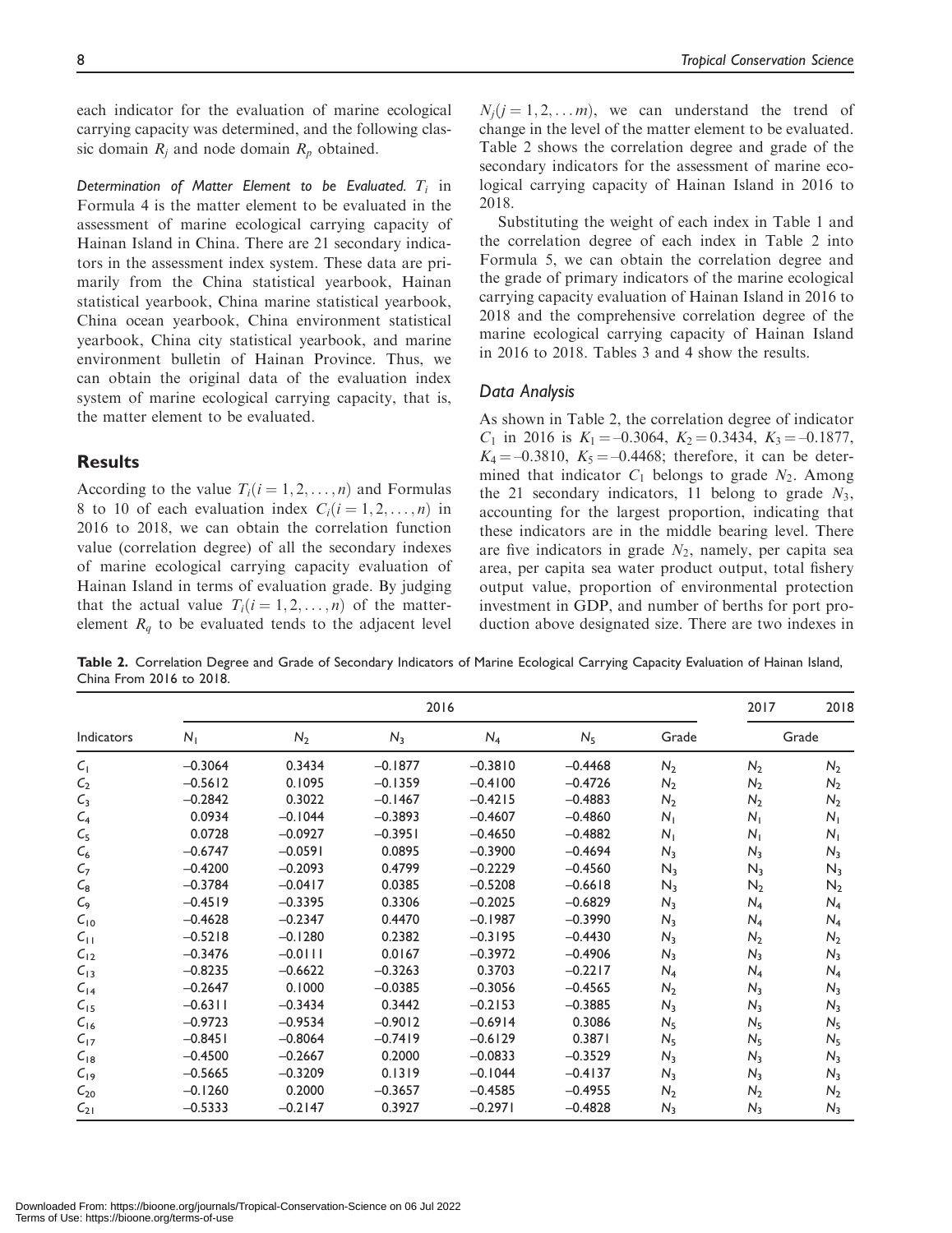grades  $N_1$  and  $N_5$ , respectively, and the remaining one belongs to  $N_4$ . According to the bulletin on the marine environment of Hainan Province, the environmental conditions of the sea areas adjacent to some key sewage outlets in Hainan Island are generally poor, affecting the environmental quality; therefore, these indicators are at  $N_3$  level. In 2017, there were five secondary indicators of grade change, namely,  $C_8$ ,  $C_9$ ,  $C_{10}$ ,  $C_{11}$  and  $C_{14}$ , among which  $C_8$  and  $C_{11}$  increased from  $N_3$ level to  $N_2$  level, from medium load to strong load. This is because in 2017, the number of excessive emissions from land-based sewage outfalls into the sea significantly reduced, the environmental condition of the marine dumping area improved, and the water quality of the offshore area was in good condition. However, the grades of indicators  $C_9$ ,  $C_{10}$ , and  $C_{14}$  have declined,  $C_9$ and  $C_{10}$  have declined to weak bearing, and  $C_{14}$  to medium bearing. This is because the production of industrial solid waste in Hainan Island has increased much more than in 2016; however, utilization efficiency has not improved. In addition, the investment in environmental protection has not increased correspondingly, which makes the marine ecological bearing capacity grades of the above three indicators higher than that in 2016. However, there are some adverse changes. The level of all secondary indicators in 2018 has not changed significantly compared with 2017.

From the distance between the highest value and the second highest value of the correlation degree  $K_i$  of each index  $C_i$ , we can find the key influencing factors in the index. Taking 2016 as an example, among all 21 indicators, the distance between the highest  $K_i$  value and the second highest  $K_i$  value of indicators  $C_6$ ,  $C_8$ ,  $C_{12}$ , and  $C_{14}$  is relatively small. The key factors influencing the marine ecological carrying capacity in 2016 are these four indicators, specifically the economic density of coastline, treatment rate of urban domestic sewage, wetland area per capita, and the proportion of environmental protection investment in GDP. However, the key influencing factors in each year are different. The key influencing factors in 2017 are  $C_9$ ,  $C_{12}$ ,  $C_{14}$ , and  $C_{15}$ . The key influencing factors in 2018 are  $C_2$ ,  $C_9$ ,  $C_{12}$ , and  $C_{14}$ . It can be seen that  $C_{12}$  and  $C_{14}$  are the key influencing factors in the past 3 years, which means that the key to improve the marine ecological carrying capacity is to develop the green economy under the limited resource conditions, protect the existing wetland resources, and ensure the normal level of environmental protection expenditure.

From Table 3, in 2016, the first-level indicator resource and environment carrying capacity  $A_1$  belongs to grade  $N_3$ , while the correlation between ecological resilience  $A_2$  and human activity potential  $A_3$  is negative, and the value is between  $-1$  and 0, indicates that although it does not belong to a certain grade, it has the potential to transform to that grade; therefore,  $A_2$ belongs to the grade of transformation to  $N_3$ , and  $A_3$ belongs to the grade of transformation to  $N<sub>5</sub>$ . Compared with 2016, in 2017 and 2018,  $A_1$  changed into transformation to  $N_2$ , while  $A_3$  did not change, while  $A_2$  changed from transformation to  $N_4$  to transformation to  $N_3$ . Hainan Island has a good natural resource endowment; therefore, we should focus on maintaining a good ecological environment and normal environmental governance level, especially the improvement of science and technology education level and the improvement of residents' quality of life.

Table 4 shows that the correlation degree of each level from 2016 to 2018 is negative, the value is between –1 and 0, and the maximum value of each year falls in level  $N_3$ , which is the level of transformation to  $N_3$ , indicating that the marine ecological carrying capacity of Hainan Island in these 3 years is basically at the medium bearing level, and the marine ecosystem is in the sub healthy state.

# **Discussion**

Hainan Island was established as a special economic zone of China in April 1988 and was proposed to be an international tourism island in 2009. The state has repeatedly issued dividends to promote the economic development of Hainan, which indicates the importance of Hainan. Over the past 30 years, Hainan has gone through the Yangpu free port because of the failure of too advanced, the bursting of the real estate bubble and a painful bad debt process. By 2017, the per capita GDP of Hainan dropped to about 83% of the national level.

Although Hainan Island has more than 1,500 kilometers of coastline, because of frequent typhoons in

Table 3. Correlation Degree and Grade of Primary Indicators for the Evaluation of Marine Ecological Carrying Capacity of Hainan Island, China, From 2016 to 2018.

|                  |                                                               |         | 2016    | 2017        | 2018  |                                                                                                                                                      |                                                 |
|------------------|---------------------------------------------------------------|---------|---------|-------------|-------|------------------------------------------------------------------------------------------------------------------------------------------------------|-------------------------------------------------|
| Indicators $N_1$ | $N_2$                                                         | $N_{2}$ | $N_{4}$ | $N_{\rm E}$ | Grade | Grade                                                                                                                                                |                                                 |
| A <sub>1</sub>   | $-0.3629$ $-0.0304$ 0.0013 $-0.3743$ $-0.5094$ N <sub>3</sub> |         |         |             |       |                                                                                                                                                      | Transformation to $N_2$ Transformation to $N_2$ |
| A <sub>2</sub>   |                                                               |         |         |             |       | $-0.5376$ $-0.2482$ $-0.0723$ $-0.0931$ $-0.3798$ Transformation to N <sub>3</sub> Transformation to N <sub>4</sub> Transformation to N <sub>3</sub> |                                                 |
| $A_{3}$          |                                                               |         |         |             |       | $-0.6359$ $-0.4622$ $-0.2767$ $-0.3811$ $-0.1268$ Transformation to N <sub>5</sub> Transformation to N <sub>5</sub> Transformation to N <sub>5</sub> |                                                 |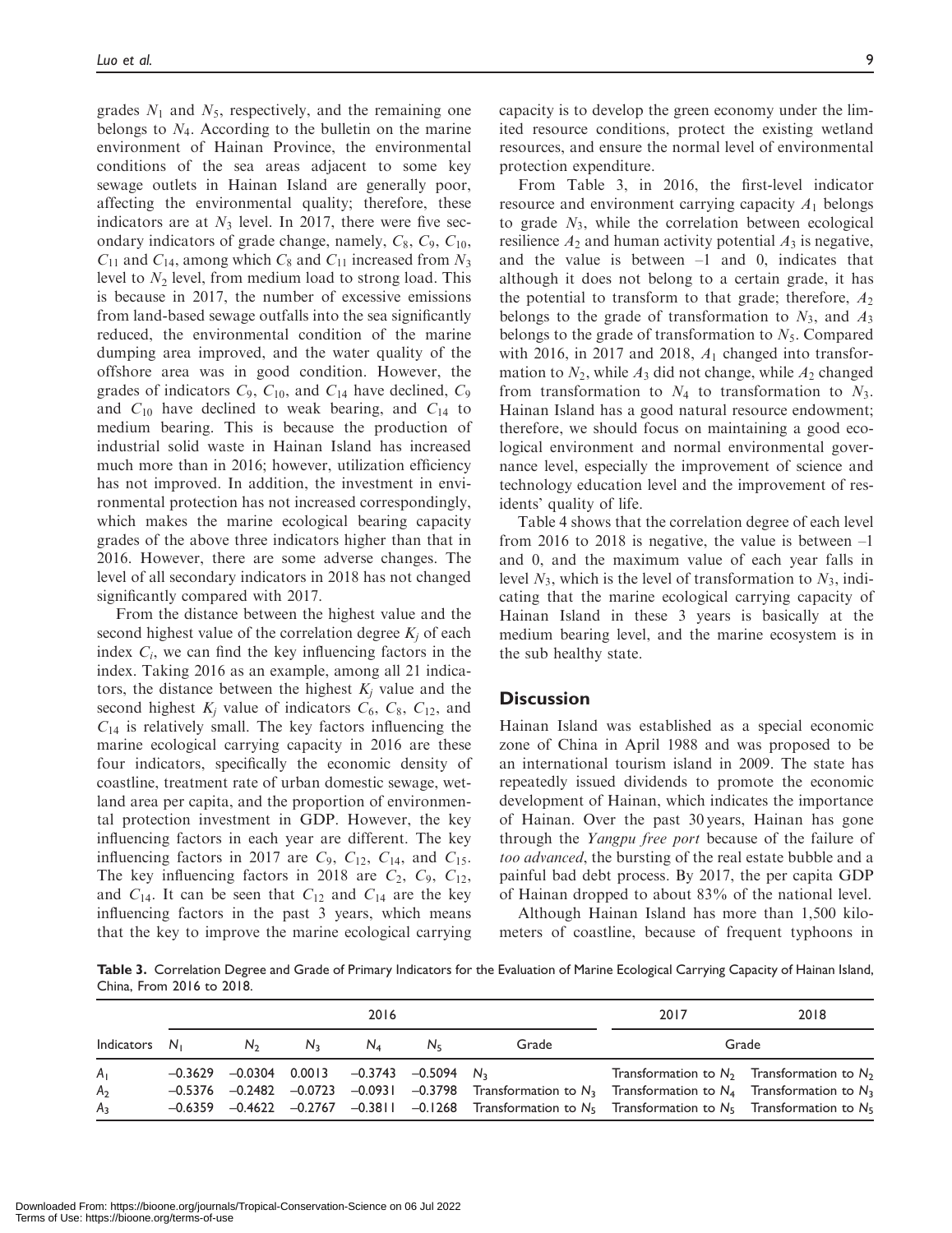| Year | N.        | N <sub>2</sub> | $N_{2}$   | $N_A$     | Nς        | Grade                   |
|------|-----------|----------------|-----------|-----------|-----------|-------------------------|
| 2016 | $-0.4977$ | $-0.2244$      | $-0.1023$ | $-0.2865$ | $-0.3582$ | Transformation to $N_3$ |
| 2017 | $-0.4945$ | $-0.2126$      | $-0.1481$ | $-0.2754$ | $-0.3665$ | Transformation to $N_3$ |
| 2018 | $-0.4814$ | $-0.1977$      | $-0.1279$ | $-0.3052$ | $-0.3737$ | Transformation to $N_3$ |

Table 4. Comprehensive Correlation Degree and Grade of Marine Ecological Carrying Capacity of Hainan Island, China, From 2016 to 2018.

the East, and the need for ecological maintenance (mangrove) and offshore aquaculture in some coastlines, the sandy coastline suitable for real estate and tourism development is only 785.7 kilometers. Considering the limited resources, all parties pay little attention to their ecological environment. Sanqionghai City and Changjiang County illegally encroached on the coastal zone, felled coastal defense forest, and developed mariculture in a disorganized manner, which led to the deterioration of local water quality. Haikou, Danzhou, Chengmai, and other municipal and county water departments failed to promote the construction of sewage treatment projects, resulting in the direct discharge of massive quantities, and serious pollution of the surrounding coast. More than 5 million square meters of real estate projects were halted because of noncompliance or violation of two temporary procedures; multiple compliance, coastal zone protection, and other policies were shut down. From 2012 to 2017, tourism in Hainan Island has increased to 67.45 million, and it is estimated that it will receive 110 million tourists in 2020. The exploitable coastline of Hainan Island has exceeded its own ecological environment load, which directly affects the island's marine ecological carrying capacity and is not conducive to the sustainable development of the island's economy.

Hainan Island was established as a free trade port by China in 2018, because of its unique natural and ecological conditions and superior location advantages. Hainan Island is located in the forefront of the South China Sea, which itself is the focus of and challenge for China's security strategy and its one belt and one road initiative. Hainan Island, as an important strategic base for the Pan South China Sea Economic Cooperation circle, is an important opening door for China to India and the Pacific Ocean. Different from the free trade area, the free trade port is an all-round opening of goods, capital, people flow, data, and so on. Its system is designed to be exclusive to the free trade port and the highest level of globalization such as Hong Kong, Singapore, and so on.

Hainan was selected as China's first free trade port construction area, which is different from the 11 domestic free trade areas in nature, mainly for building a free trade port with Chinese characteristics. With opening up as the first step, for both land and sea, and green development as an important feature, we should develop Hainan's unique ecological advantages, giving importance to the protection of marine ecology, consolidate the economic foundation, and develop a modern service industry and high-tech industry. Building a free trade port through a comprehensive opening of the region, should consider its marine ecological carrying capacity, establish a construction system in line with the actual and natural laws, and achieve green and sustainable development of Hainan Island.

### Importance to the Protection of Marine Ecology

Reasonable Utilization of Marine Resources. In building and developing free trade ports, marine resources should be used responsibly to prevent resource depletion. Although natural gas, ilmenite, and other resources in Hainan Island rank very high in China, some of them are nonrenewable resources. To diversify resource utilization, we should not rely on one type of marine resource. Fossil energy should go hand in hand with renewable clean energy such as wind and water energy. Meanwhile, the sustainable development of Hainan's marine economy should be promoted by utilizing tourism resources in coastal areas, with greater investment in new tourism modes and projects.

Improve Marine Ecological Construction. In terms of marine ecological protection, maintaining biodiversity and increasing investment in environmental protection will have a significant impact on the marine ecosystem of Hainan Island. Hainan should increase the area of coastal shelter forests and establish marine nature reserves to maintain the original appearance and biodiversity of the ocean. Simultaneously, the establishment of marine ecological civilization construction demonstration zone, and reducing noise pollution in the ocean, provide useful references for exploring the construction of a marine ecological civilization. Damaged beaches can be restored by vegetation sand fixation and other means. For islands with serious ecological damage, we can learn from the repair experience of Qiaoshan Island, create an environment suitable for plant growth, and restore them by plant remediation and other means.

Strengthen the Management of Marine Scientific Research. The level of science and technology plays an important role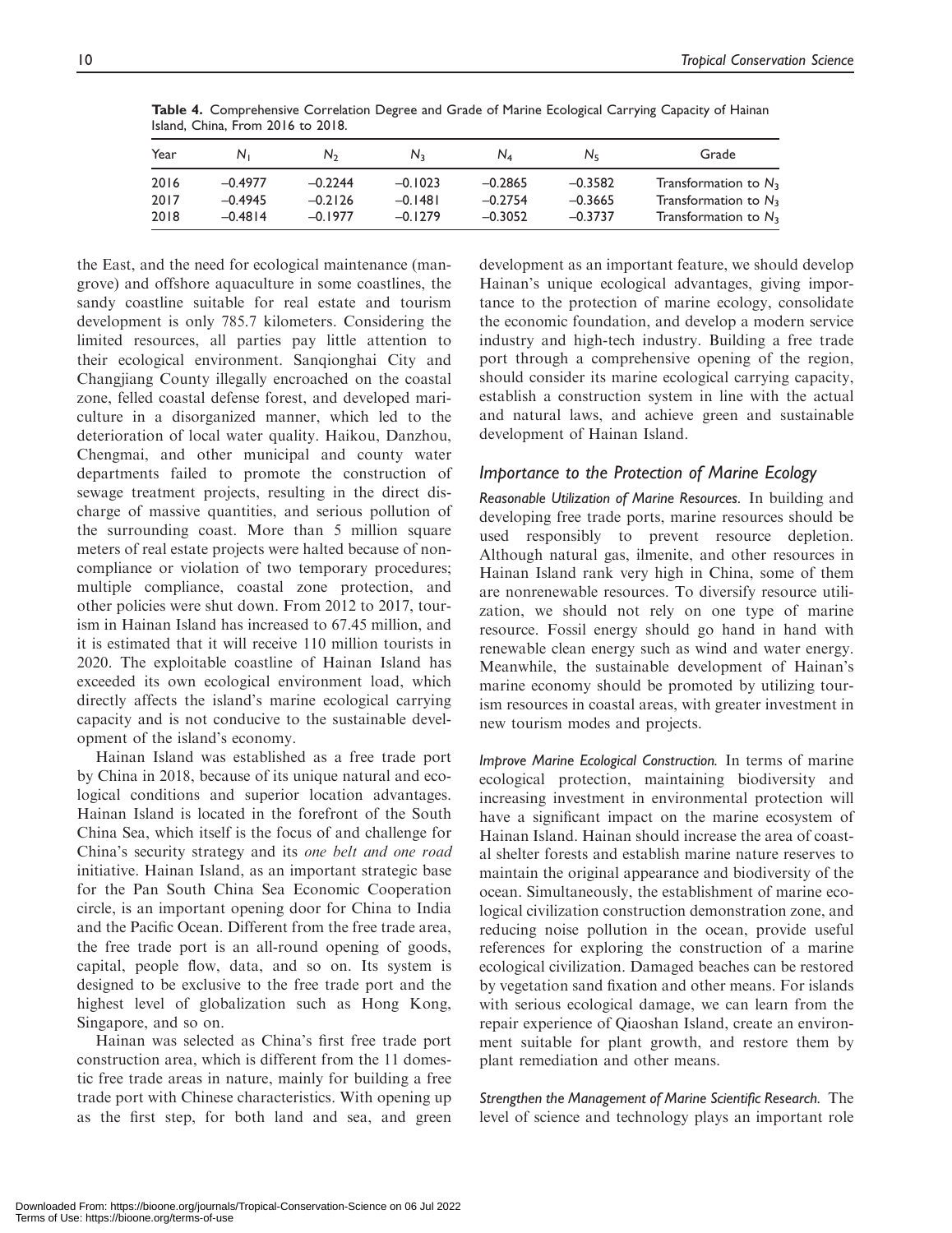in improving marine ecological carrying capacity, pollution control, marine environmental monitoring, and early warning. It is crucial to strengthen the training of marine professionals and the research and development of technology and to focus on the scientific research of marine environmental pollution control. However, it is also important to focus on monitoring the marine environment. In marine management, online monitoring equipment should be installed in key bays, bending rivers and sewage outlets, the dynamic monitoring system of marine environment should be improved, and monitoring, control, early warning, and crisis management mechanisms should be established.

# Developing Modern Service Industry

Promote the Construction of International Tourism Consumption Center. To build an international tourism consumption center, we should focus on expanding the supply of international tourism products and related services, targeting mature tourism destinations favored by European and American tourists such as Bali, Phuket, and so on. We should also expand the tourism consumption space, cultivating new hotspots of tourism consumption, creating several international level tourism theme parks (parks), and further implementation of tax-free shopping policies.

Developing Medical and Health Industry. Hainan Island should be the destination for the medical and health industry. The Boao Lecheng International Medical Tourism Pioneer Area should be developed into a global medical innovation Silicon Valley, so that research and related technological innovation of international high-end medical services, such as stem cells and anti-aging, can be pioneered in Lecheng, and develop Hainan into an important contact for national medical and health consumption. This not only helps in cultivating and developing Hainan's medical and health industry but also attracts global medical and medical services. Senior pharmaceutical talents and professionals will travel to Hainan, developing the conditions for innovation and entrepreneurship.

Accelerating the Opening of the International Education Market. The increase in the acceleration and efficiency of international education, international conferences, and exhibitions is important for the development of Hainan, helping reduce the dependence on the real estate industry and embark on a high-quality development path. It is very important to improve the level of education, its quality, the quality of workers, innovation and entrepreneurship talent, and create a foundation for medium- and long-term innovation and the future development of Hainan.

## Developing High and New Technology Industry

The Hainan Ecological Software Park is an important platform for the development of high-tech industry in Hainan Island. Many scientific and technological enterprises have establishments here including Baidu, 360 blockchain, Xunlei, and other well-known Chinese enterprises. In recent years, blockchain has attracted much attention. The integration and application of blockchain technology play a very important role in the new industrial revolution. On October 8, 2018, Hainan Province granted a license to the Hainan Ecological Software Park to build a Hainan free trade port blockchain test area, which is the first official blockchain test area in China.

# Implications for Conservation

To formulate and improve technical standards, it is necessary to implement laws and regulations for marine ecological environment monitoring, investigation, protection, and management to ensure that marine governance is reasonable and legal. It is necessary to control the total amount of pollutants entering the sea and implement the red line system of marine ecology, and the permit system of marine sewage discharge. We should strengthen marine supervision and law enforcement, examine the pollution situation in factories, investigate and punish illegal acts, revoke pollutant discharge permits and business licenses in serious cases, and eliminate disorderly discharge.

# Acknowledgments

The authors thank all the hunters and community members who actively participated in this research. This work would not have been possible without the institutional support from Nanjing University of Aeronautics and Astronautics, Guangxi Normal University, and the Key Projects of the National Social Science Fund of China by the National Office for Philosophy and Social Sciences.

#### Declaration of Conflicting Interests

The author(s) declare no potential conflicts of interest with respect to the research, authorship, and/or publication of this article.

#### Funding

The author(s) disclose receipt of the following financial support for the research, authorship, and/or publication of this article: This work was supported by the Key Projects of the National Social Science Fund of China (18AGL028). The authors would like to thank the referees and the editor for their helpful suggestions, which have been incorporated into this article.